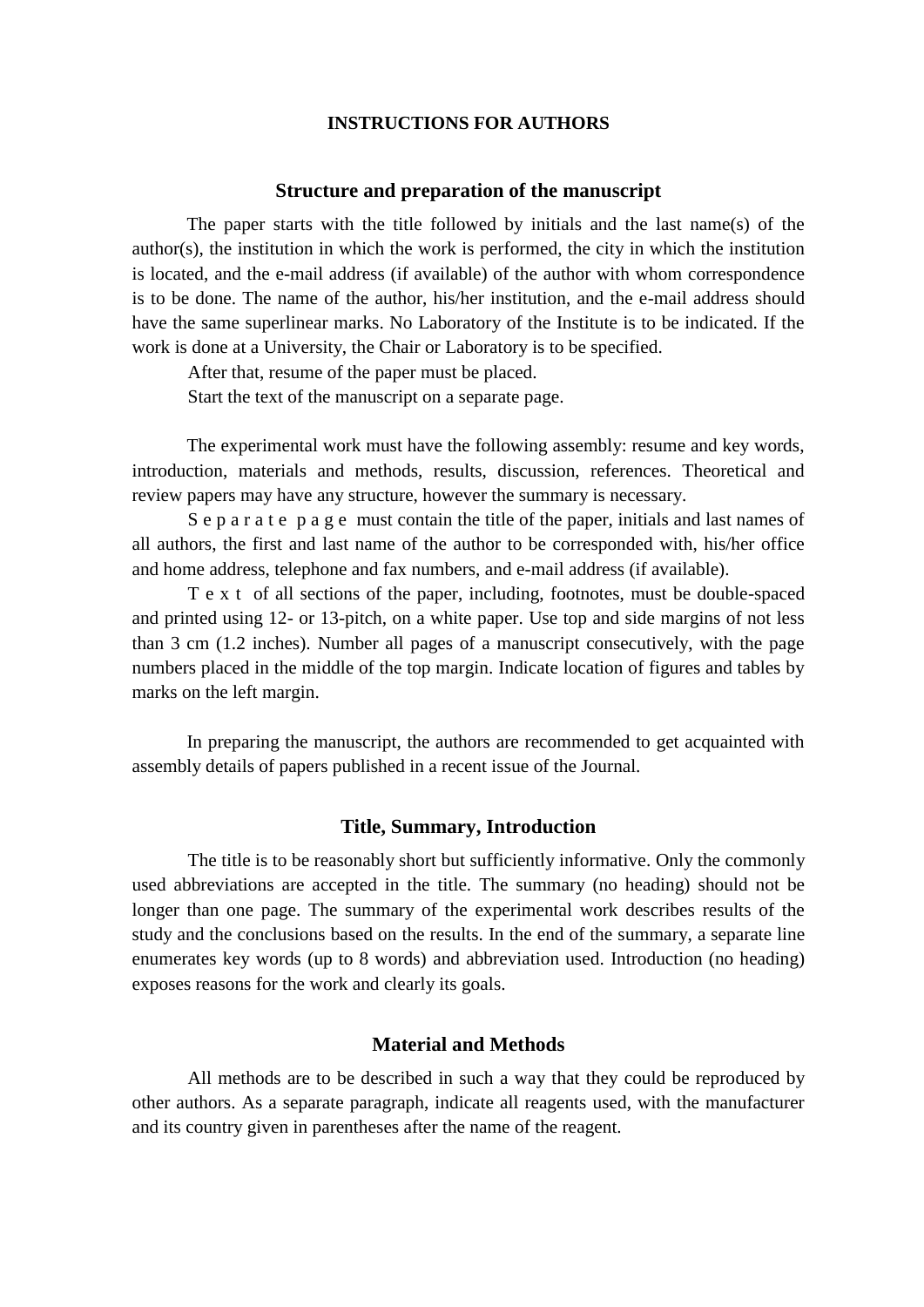## **Results and Discussion**

The Sections "Results" and "Discussion", if necessary, may be combined in a single Section. The same data should not be presented in more than one figure or in a figure and table(s). In Discussion, the data exposed in Introduction or Results should not be repeated. It is not allowed to refer to unpublished data.

Acknowledgments and sources of financing of the work are to be given after Discussion.

## **Some requirements to the text of the paper**

The footnotes should have the successive numeration throughout the text. The commonly accepted abbreviations (ATP, DNA, amino acids, etc.), including names of buffer solutions (HEPES, TES, MES, etc.) do not need explanation.

Use the following designations of the time units: second - s, minute - min, hour h, days - d, month - mo.

The physical value and its unit are to be separated from each other with a space: for example, 3 m, 4 kg, 5  $^{\circ}$ C, 6 kHz, 8 %. Endure that all characters are correctly represented throughout the manuscript, for example: 1 (one) and l (el), 0 (zero) and O (oh),  $x$  (ex) and  $\times$  (times sign). Use International System of Units (SI).

F o r m u l a s a n d e q u a t i o n s are numerated only in the case if the author refers to them in exposing the material. Place the number on the right, in the end of the line. Avoid vertical arrangement of parts of the formula (both mathematical and chemical) wherever it is possible, for example:  $K = (A + B) / C$ ;  $CH<sub>3</sub>-CH(CH<sub>3</sub>)-CH<sub>3</sub>-CH=CH-COOH.$ 

The author(s) should keep persistency when writing names of genes and proteins. Write the gene names in italic, while names of their products, in straight letters starting with the capital letter, for example: genes *fos, jun, c-myc, recA13, ATM, RADS1;* proteins Fos, Jun, c-Myc, ATM, Rab, Ras. Do not use italic when writing names of substances. Do not use expression like mol/min/mg; instead, mol/(min $\bullet$ mg) or mol $\bullet$ min<sup>-1</sup> $\bullet$ mg<sup>-1</sup> should be used.

References in the text are given as the last name, without initials, in round parentheses, for example: (Sokolov, 1997). If the reference has two authors, their both names (and the year) are given, if three or more, only the name of the first author, with the "et al.", for example: (Ronald, Wilson, 1995; Hanson et al., 1997). When referring to several papers, use the chronological order, for example: Gamaley, 1994; Benson et al., 1996; Krolenko, Parfenov, 1998. If several papers of the same author(s) are published the same year, the year in references is added by small-case letters, for example: Smith, 1997a, 1997b; Ulrich et al., 1998b.

### **References**

List of references, in alphabetical order, should include all papers mentioned in the text. References to book s include name(s) and initials of the author(s), year, the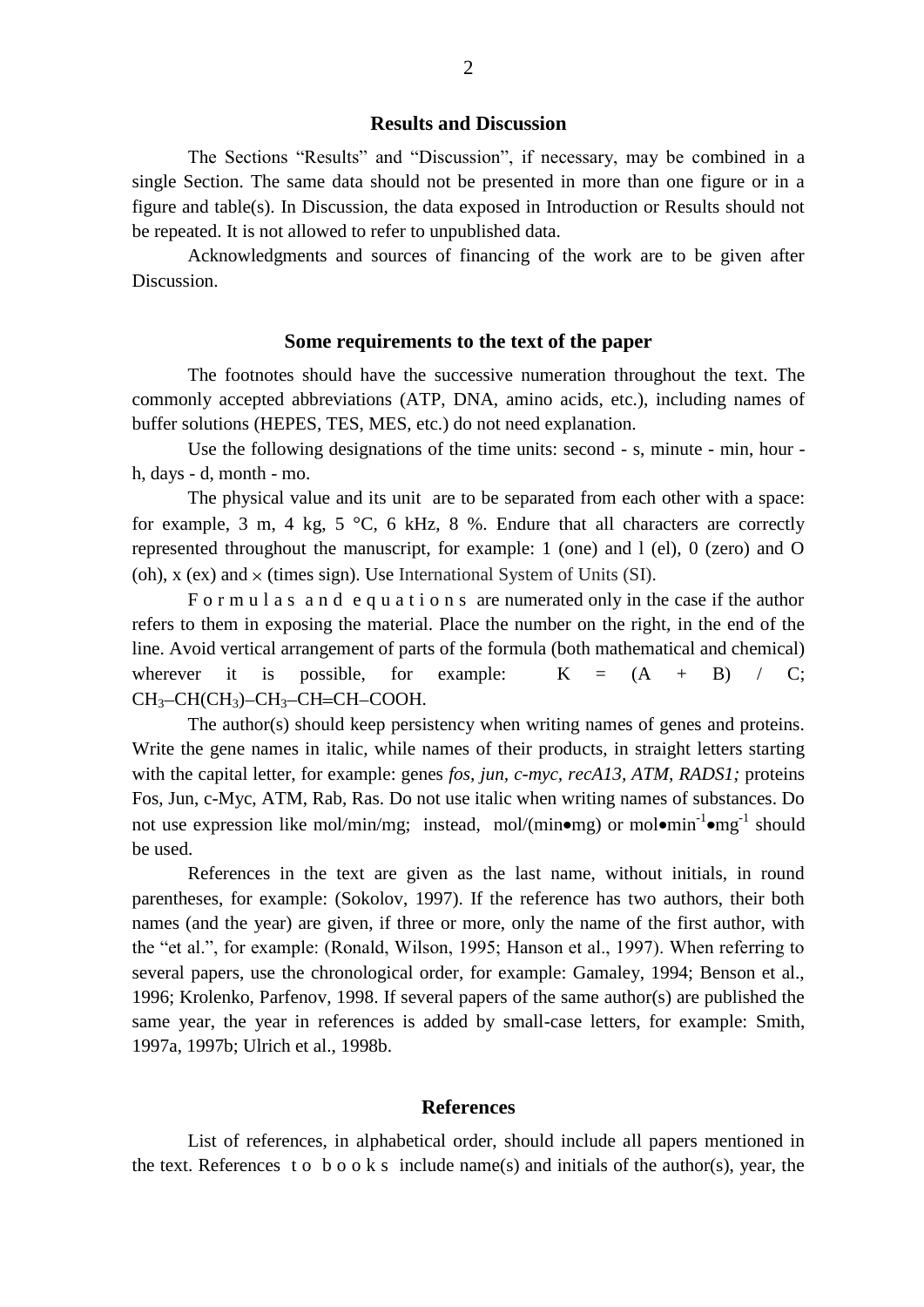title of the book, the place (city) of publication, the publisher, the total number of pages, for example: *Aleksandrov V. Ya. 1975*. Cells, Macromolecules, and Temperature. Leningrad, Nauka, 330 pp. References to journ a l articles include name(s) and initials of the author(s), year, the title of the article, the journal (for Russian journals, also the issue number), the first and the last pages, for example: *Schwarzacher H. G., Wachtler F*. *1993*. The nucleolus. Anat. Embryol. 188: 515-536. References t o a r t i c l e s in books (or collections of papers) include name(s) and initials of the author(s), year, the title of the article, the title of the book (or collection of papers), the place (city) of publication, the publisher, the number of the volume or the issue (if present), the first and the last pages, for example: *McCord J.M. 1990.* Is superoxide dismutase a stress protein? In: Stress Proteins and Inflammation. London: Richelien Press. 125-134.

### **Tables**

Each table is printed on a separate page and has a successive number that is indicated in the text when referring to the table, for example: Table 1. No numeration is necessary if there is only one table in the manuscript. Each table and all its sections should have titles. When necessary, the tittles of the table sections are to be followed by the value units, for example: Diameter of nucleolus,  $\mu$ m; Content of actin, a.u. Use only those abbreviations in the table which are commonly accepted or are introduced by the author in the text of the paper. No graphic arbitrary designations are allowed. If some data of the table need specification, mark them by small-case supralinear letters in alphabetical order  $\binom{a, b}{}$  and specify them in the separate line(s) under the table, without the word "Note".

# **Figures**

Figures (including photos) are submitted in a separate envelope. G r a p h i c a l figures must be clear, made by ink or marker or using some PC program. Do not draw figures on millimeter paper or non-white paper. Each figure is to be on a separate sheet. The figures should be numerated, their numbers used when referring in the text of the paper, for example: Fig. 1. Parts of the same figure should have small-case letters in alphabetical order. When referring to the figure in the text, its number and the numbers and letters are to be given, for example: Fig 1, *a, curve 2*; Fig. 1, *b, lane 3*. If the paper has only one figure, use the word "figure' without abbreviation. In the graphs, indicate the units whose values are presented on the axis, for example: Fluorescence, %; Time, min; Wavelength, nm. Instead of the word "concentration", use the substance in brackets, for example: [NaCl], mM. However, the total number of words in graphs should be minimal; the words are to be replaced, if possible, by letters and numbers whose meaning is given in figure legends.

The size of the figure must fit a one- or two-column format of the journal page: the width of the column is 8.2 cm, the maximal page width is 18 cm, the maximal height of the figure is 22 cm.Do not use bold/semibold font for the numbers and letters in the figures.